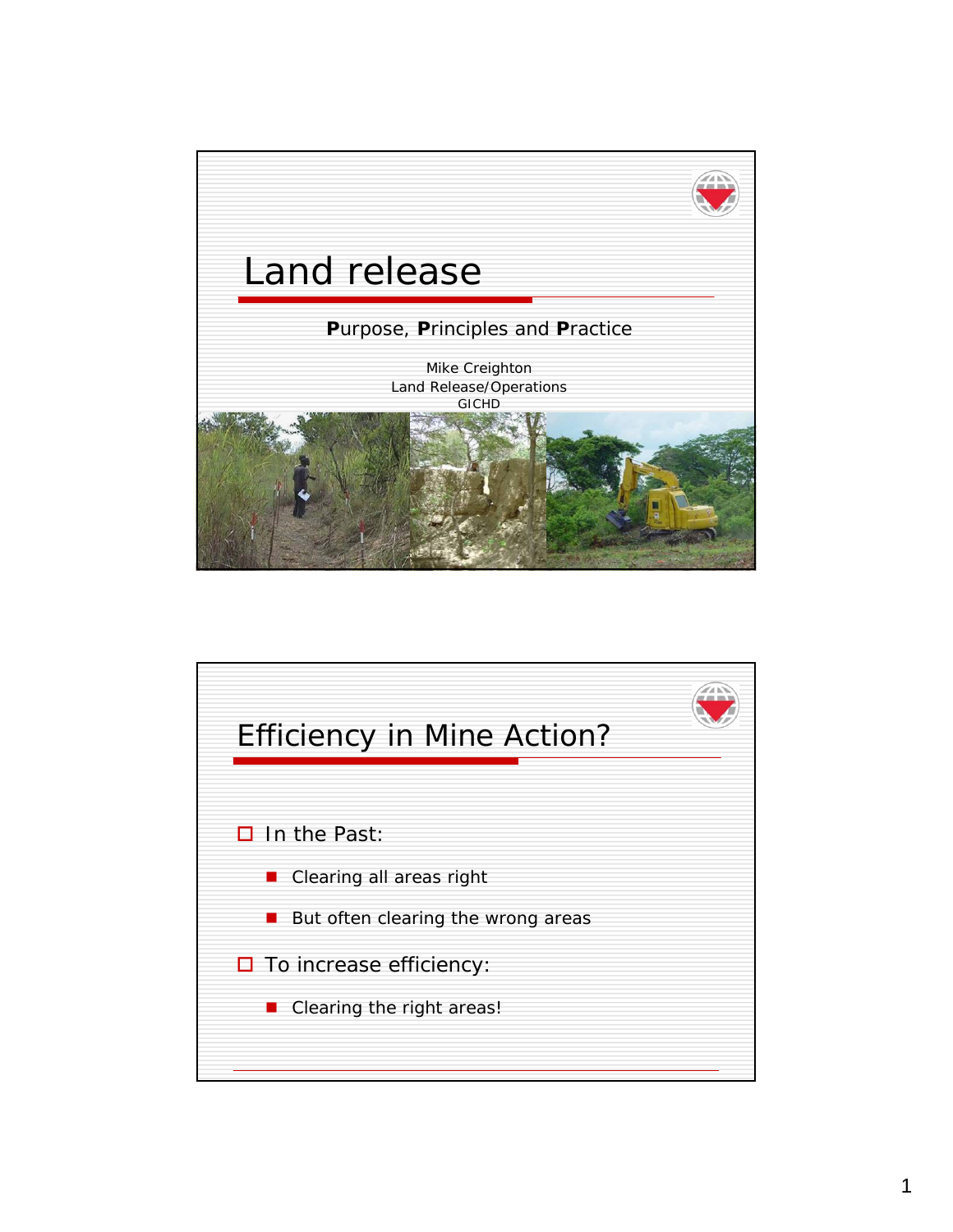

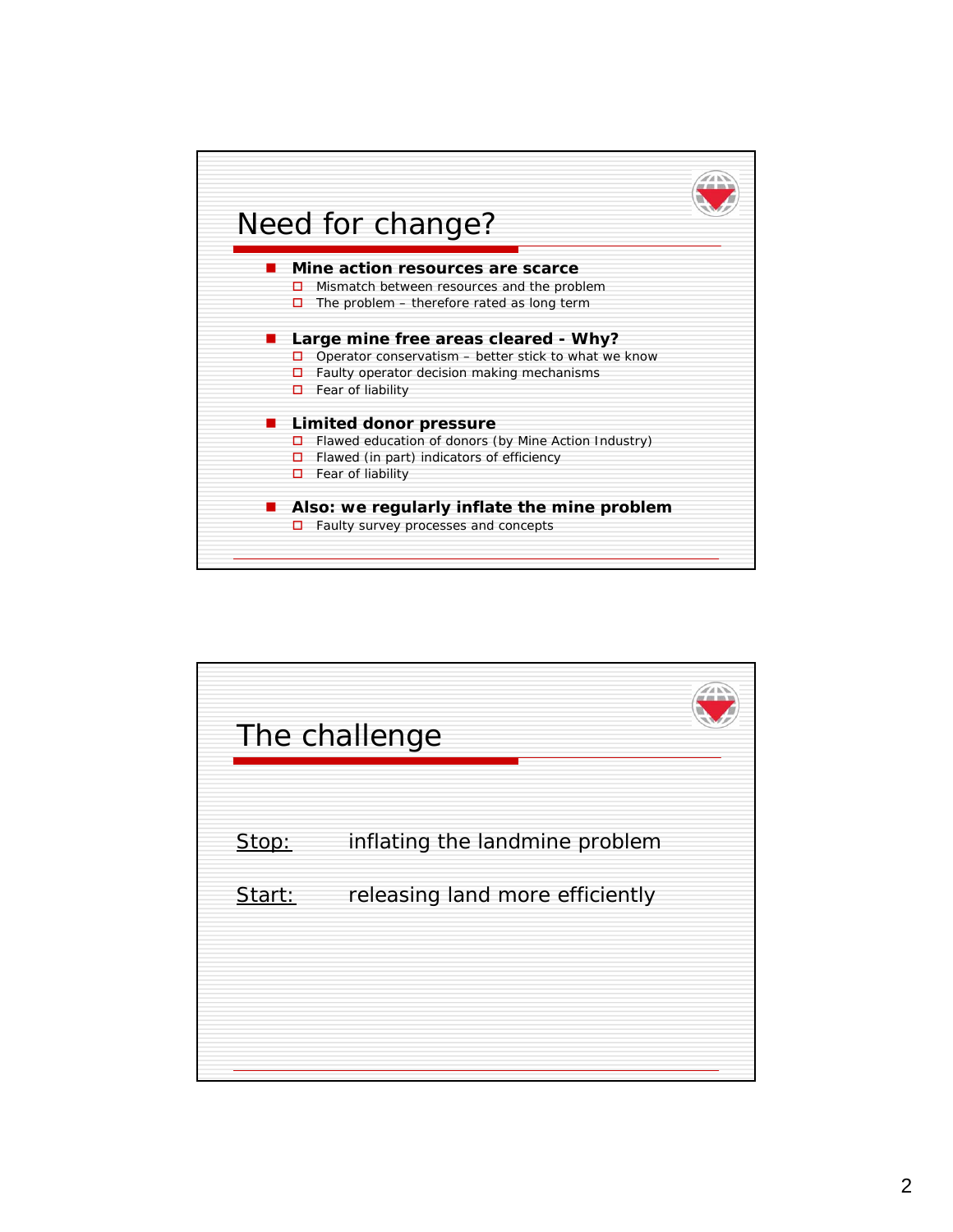

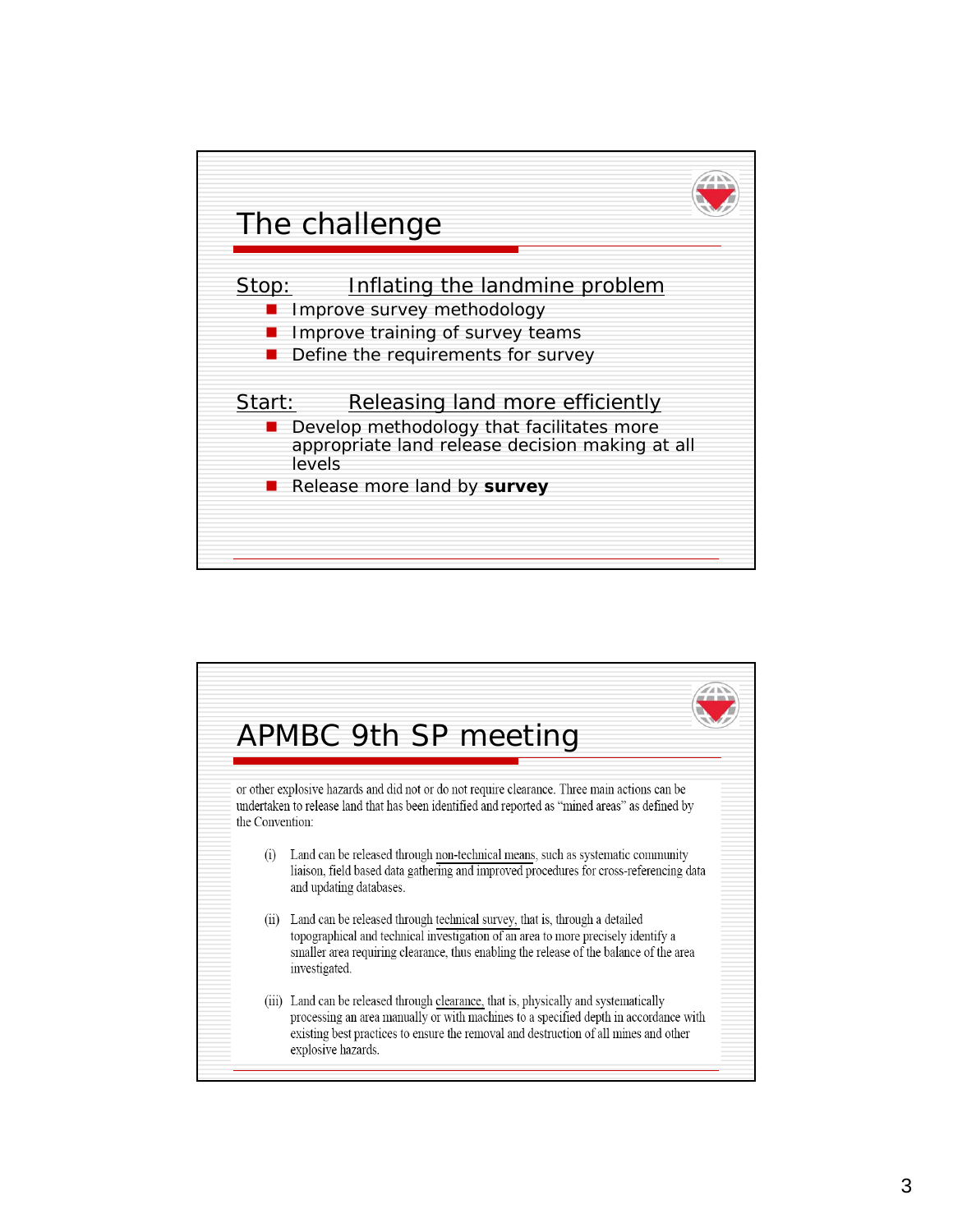

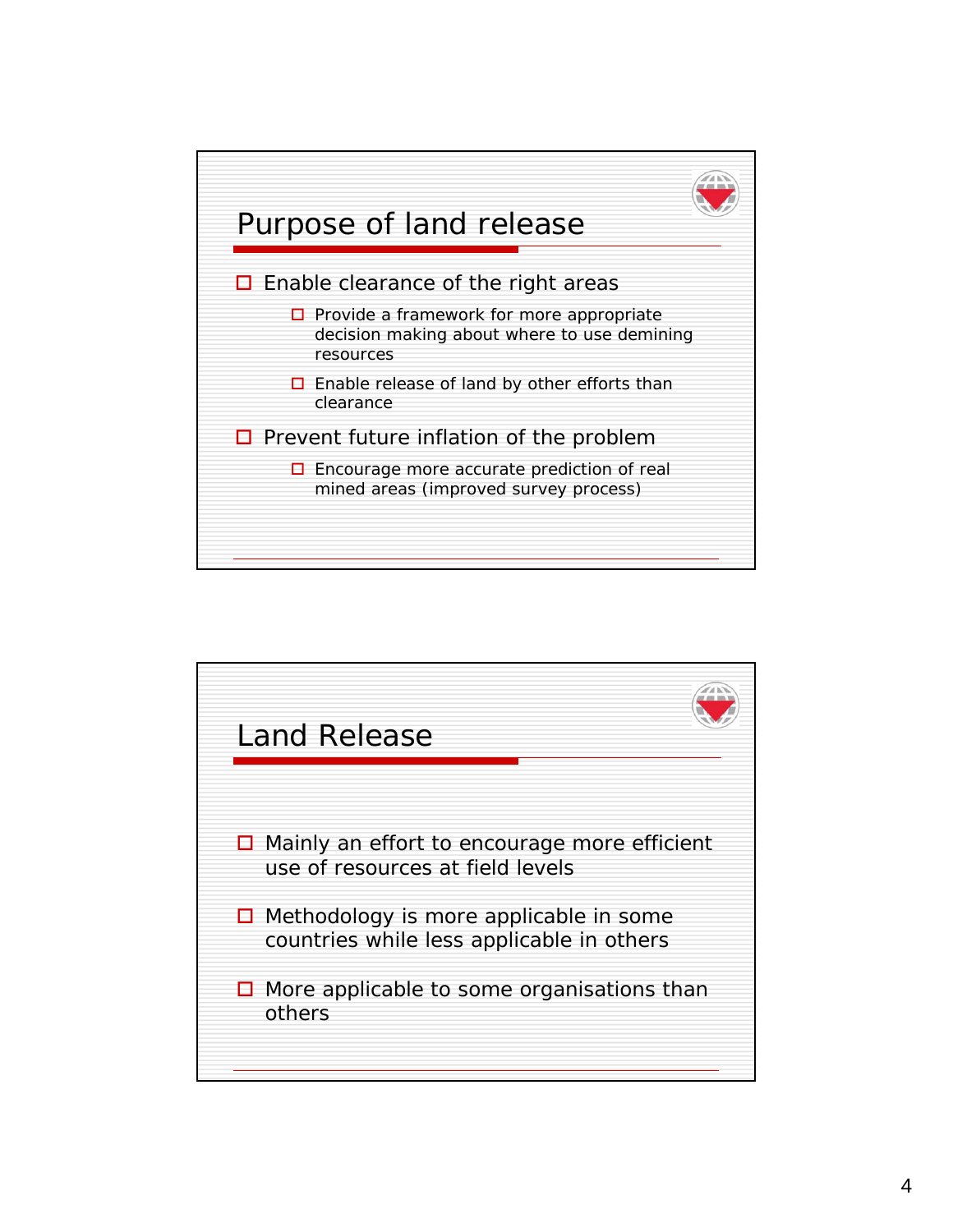

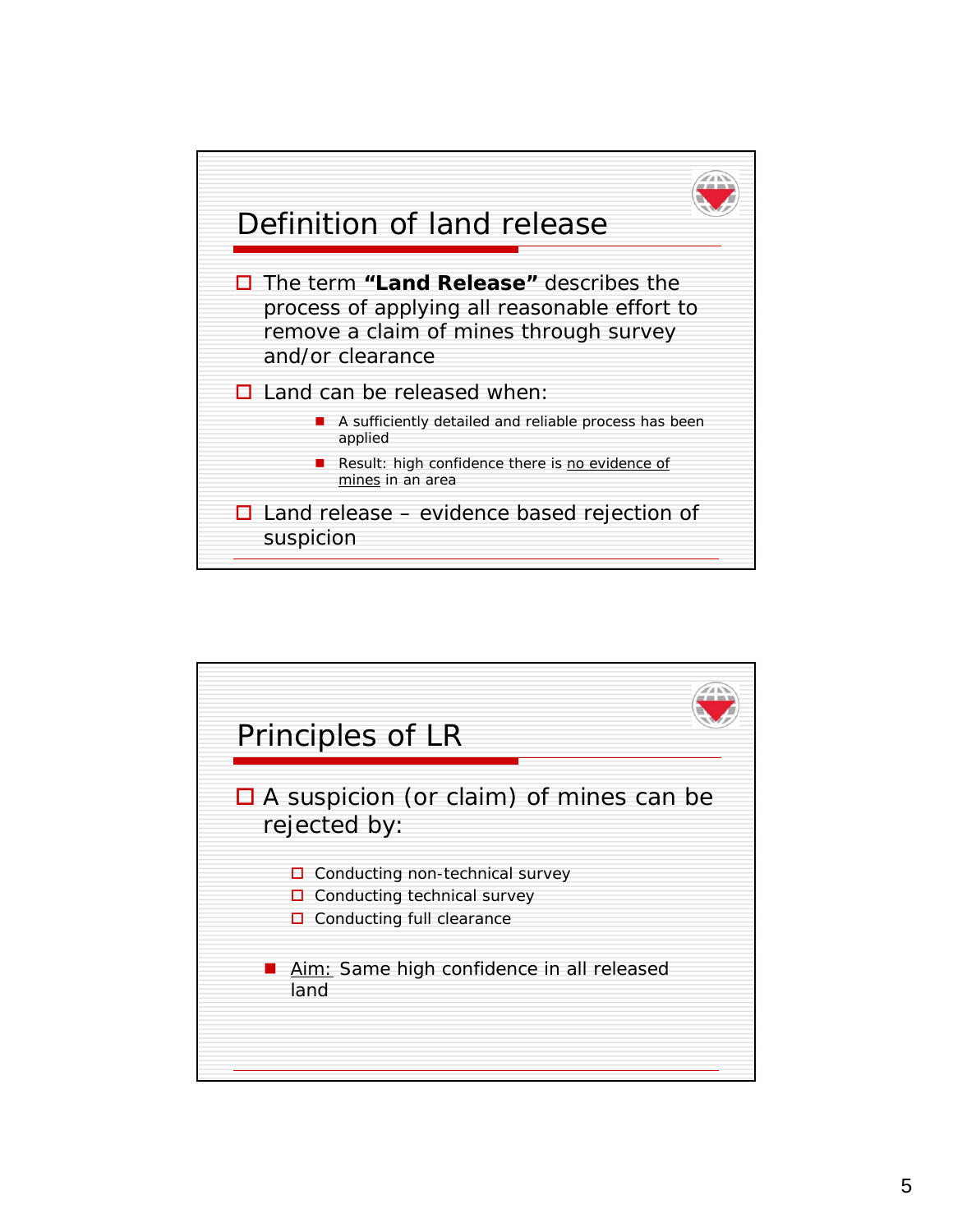

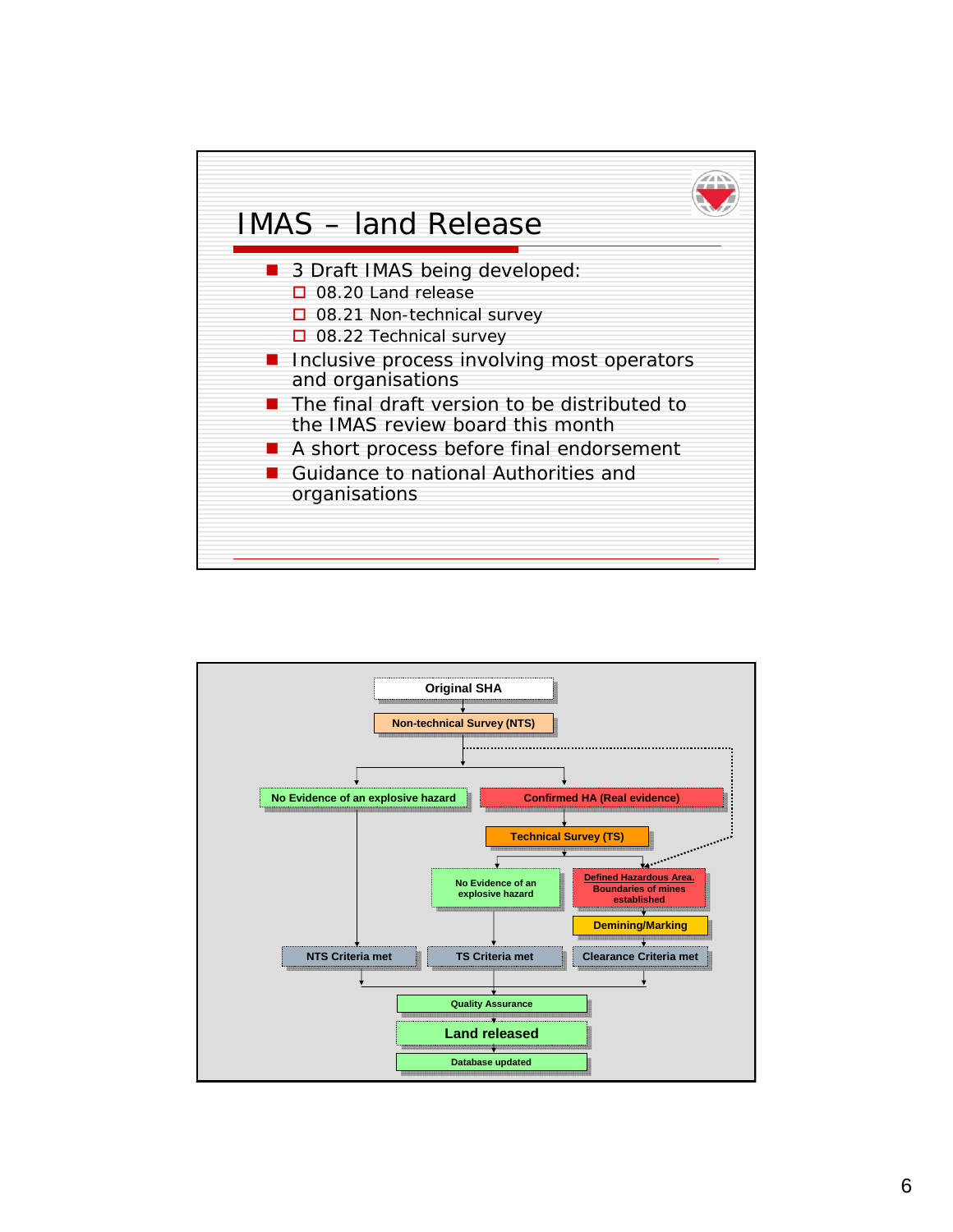

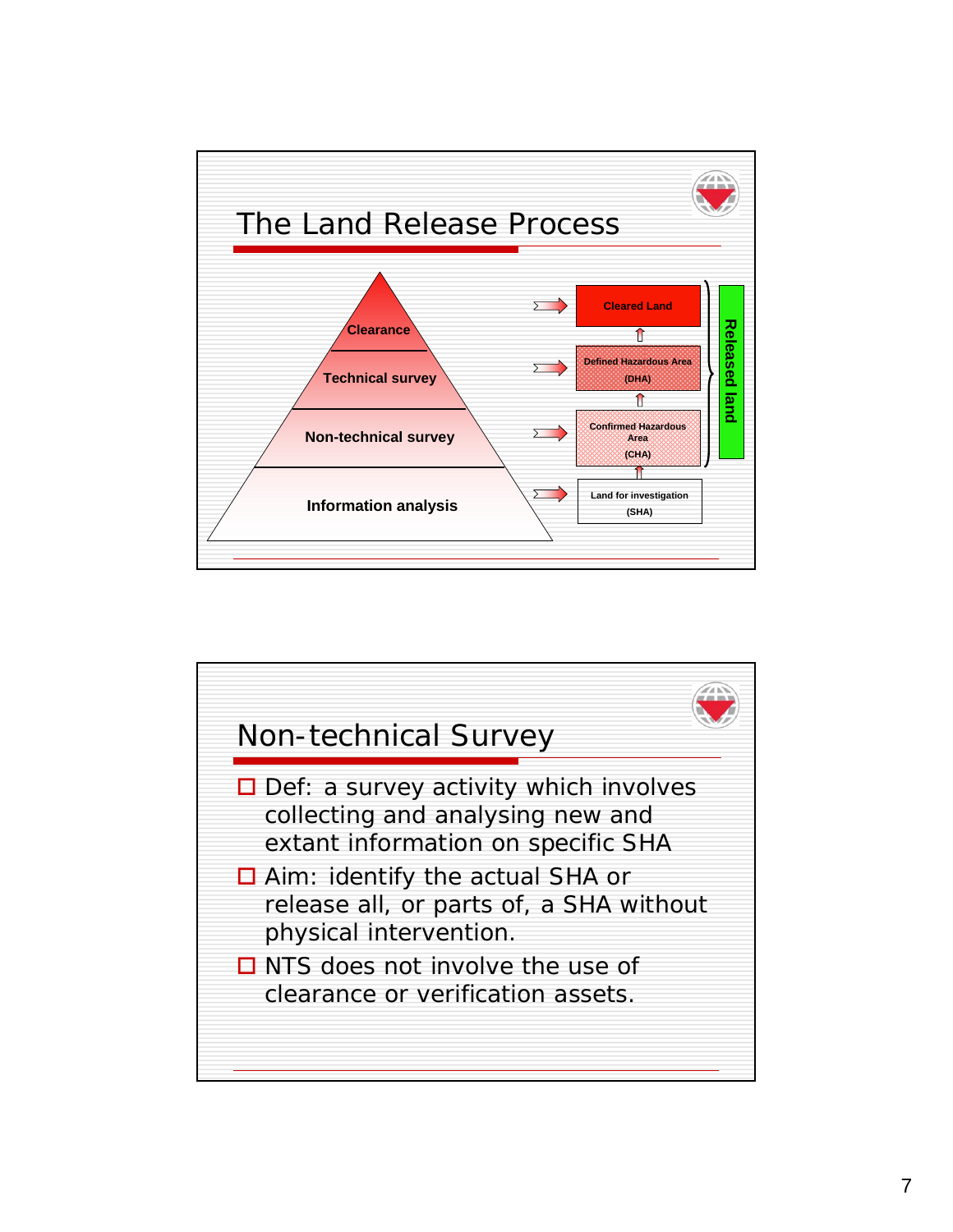

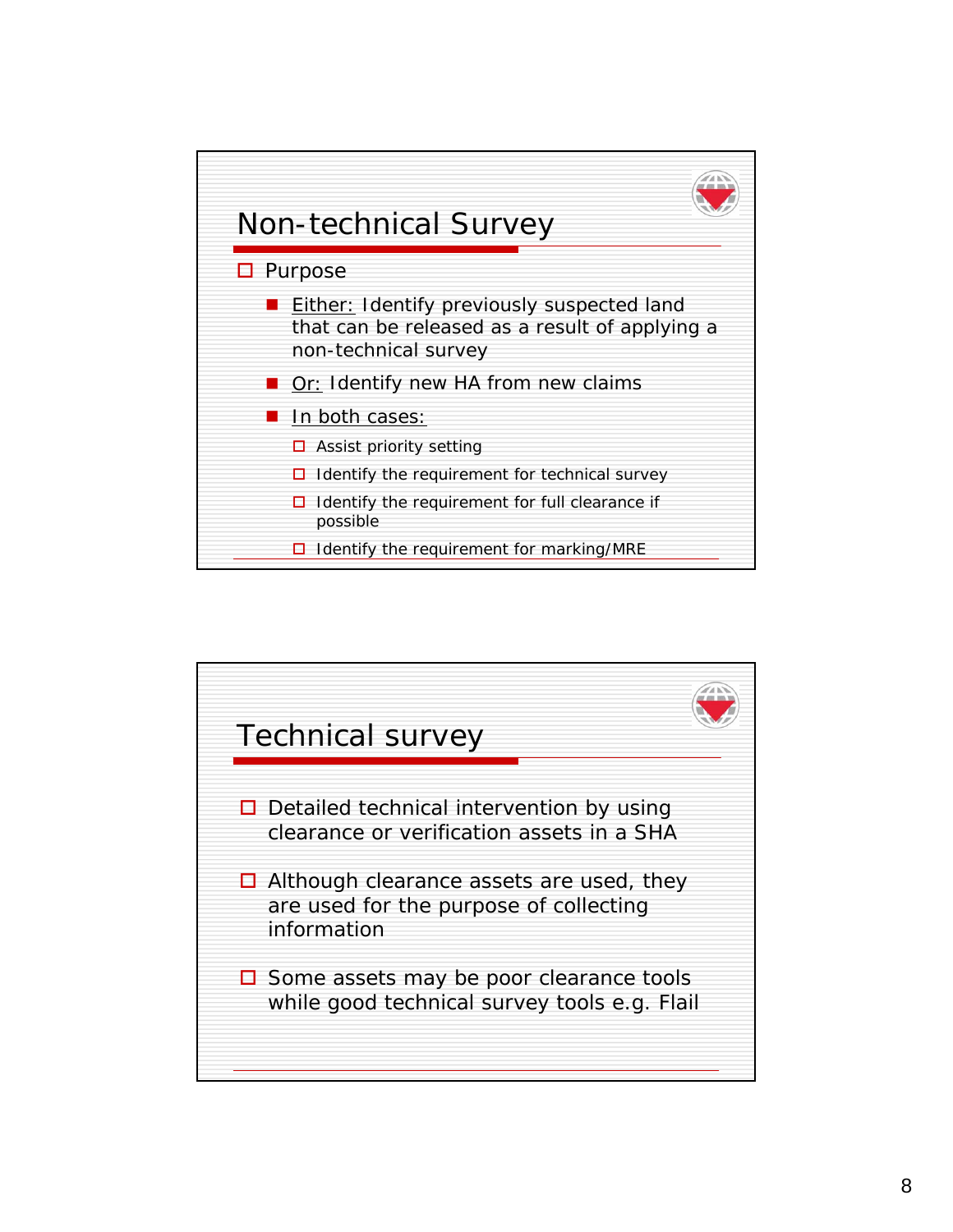

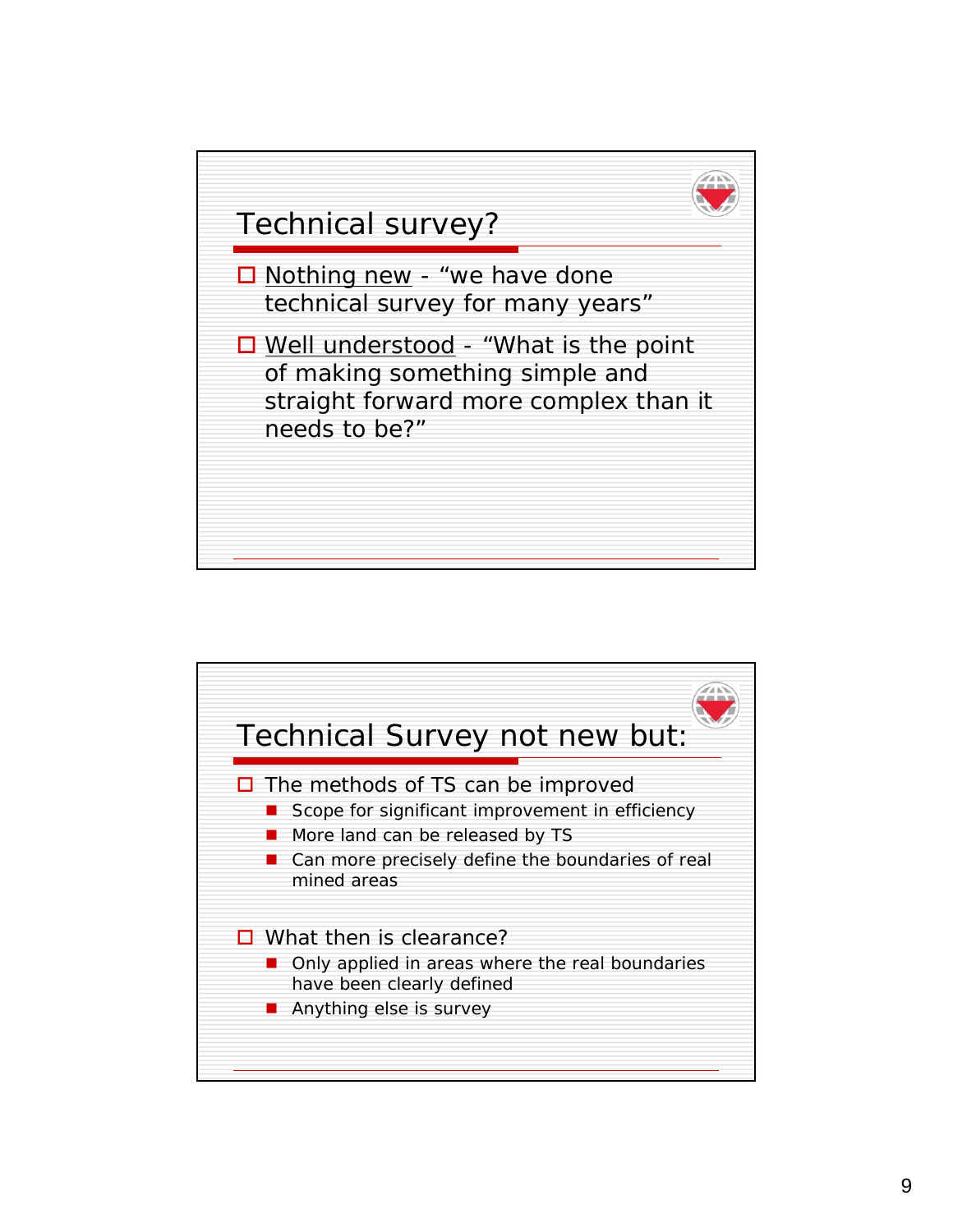

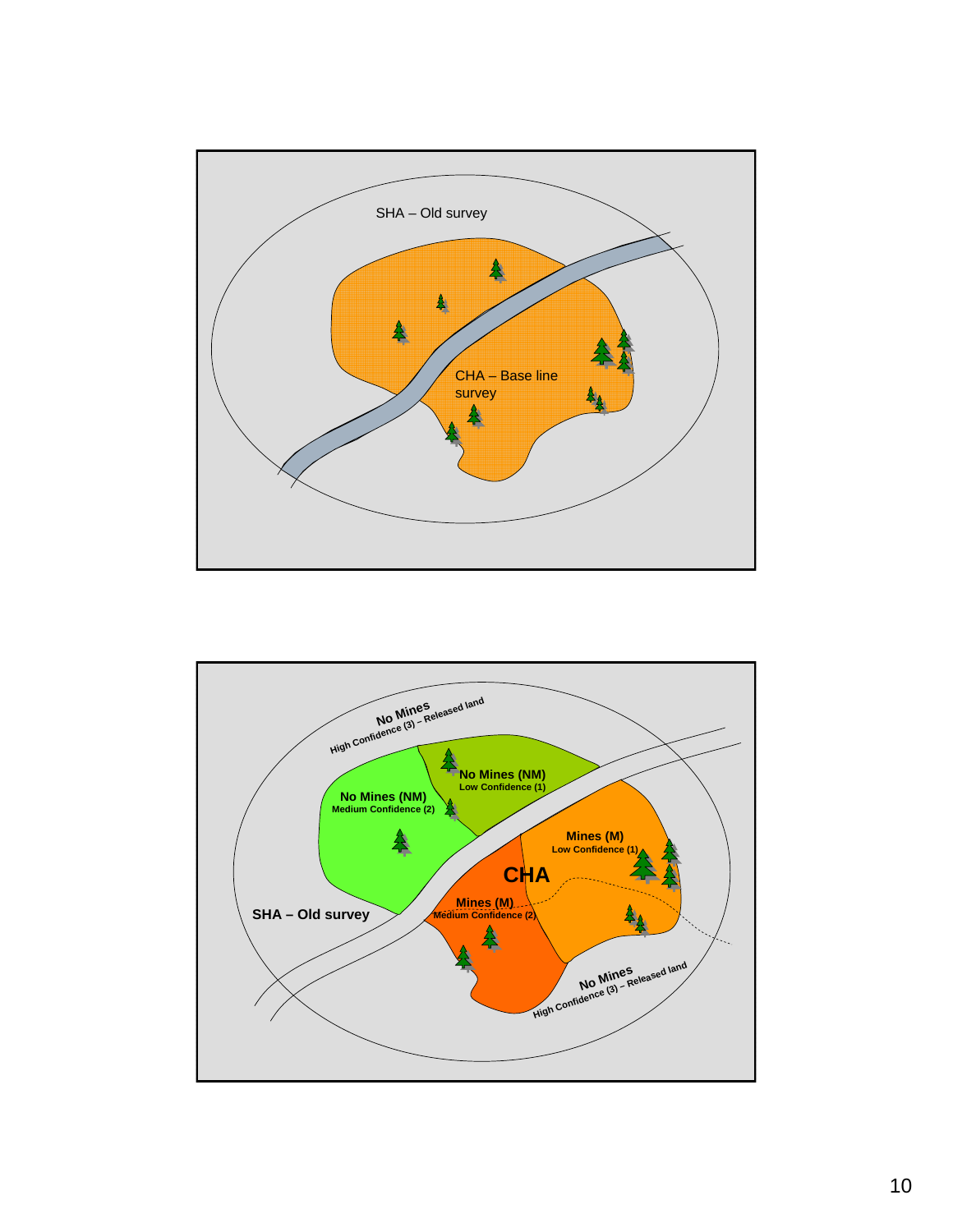| No mines 3<br>$(NM-3)$        | <b>Very Low</b>       | n. | Land release                                                                                                                                                                                                                                                                                                                                                                                                                                                                   |  |  |
|-------------------------------|-----------------------|----|--------------------------------------------------------------------------------------------------------------------------------------------------------------------------------------------------------------------------------------------------------------------------------------------------------------------------------------------------------------------------------------------------------------------------------------------------------------------------------|--|--|
| No mines 2<br>$(NM-2)$        | Low                   | n. | Limited technical survey: Used when the Non-technical<br>survey classifies a sector as "No mines $-2$ ". The lightest<br>form of Technical survey, typically used to confirm that<br>there are no mines in a sector                                                                                                                                                                                                                                                            |  |  |
| No mines1<br>$(NM-1)$         | <b>Medium</b>         | ▫  | <b>Normal technical survey:</b> Used when the Non-technical<br>survey classifies an area as "No mines - 1". A more detailed<br>technical survey process where the purpose is to increase the<br>confidence in a general survey. Typically applied when the<br>level of information is clearly insufficient or when the<br>confidence in the information that the area is free from<br>mines is low                                                                             |  |  |
| <b>Mines 1</b><br>$(M-1)$     | <b>Medium to high</b> |    | <b>Increased technical survey:</b> Used when the Non-technical<br>survey classifies an area as "Mines - 1". Increased use of<br>demining assets to confirm the presence of landmines when<br>the level of information is clearly insufficient or when the<br>confidence in the information is low                                                                                                                                                                              |  |  |
| Mines <sub>2</sub><br>$(M-2)$ | <b>High</b>           | □. | <b>Extensive technical survey: Used when the Non-technical</b><br>survey classifies an area as "Mines - 2". A considerable<br>amount of demining assets used in areas where general<br>survey information suggests that there are mines but the<br>information is insufficient or not fully reliable or the<br>boundaries have been difficult to reliably define. Although<br>clearance may be undertaken, the process is to be<br>considered an information gathering process |  |  |
| Mines <sub>3</sub><br>$(M-3)$ | <b>Very high</b>      |    | <b>Full clearance with buffer zone</b>                                                                                                                                                                                                                                                                                                                                                                                                                                         |  |  |

| <b>Techniques</b>                                                                | <b>Agreed capabilities</b>                                                                                                                                                                                                           | Value as survey tools<br>(confidence) |  |  |
|----------------------------------------------------------------------------------|--------------------------------------------------------------------------------------------------------------------------------------------------------------------------------------------------------------------------------------|---------------------------------------|--|--|
| Manual mine clearance                                                            | • Is considered full clearance                                                                                                                                                                                                       | Very High confidence                  |  |  |
| MDD, one dog                                                                     | • Very reliable clearance tool<br>• One dog detects almost 100% of all<br>mines<br>• Two dogs required for full clearance                                                                                                            | High confidence                       |  |  |
| <b>Flail (including visual</b><br>inspection and<br>recording of<br>detonations) | . Will miss out mortars/UXO/POMZ<br>• Destroys/detonates 95% of all mines<br>• Detonates 80% of all mines<br>• Re-flails approx 75% of potentially<br>missed mines<br>• Almost 100% of missed mines will be<br>visible on the ground | High/Medium confidence                |  |  |
| Large loop                                                                       | • Will detect POM7/O7M/UXO<br>• Will detect large percentage of AT mines<br>. Will miss normal AP blast mines                                                                                                                        | Medium confidence                     |  |  |
| <b>Tiller</b>                                                                    | . Will miss out mortars/UXO/POMZ<br>• Destroys/detonates 95% of all mines<br>• Detonates 50% of all mines<br>• 50% of missed mines will be<br>visible on the ground                                                                  | Medium confidence                     |  |  |
| <b>Flail and large loop</b>                                                      | See above                                                                                                                                                                                                                            | High confidence                       |  |  |
| <b>Tiller and large loop</b>                                                     | See above                                                                                                                                                                                                                            | High/Medium confidence                |  |  |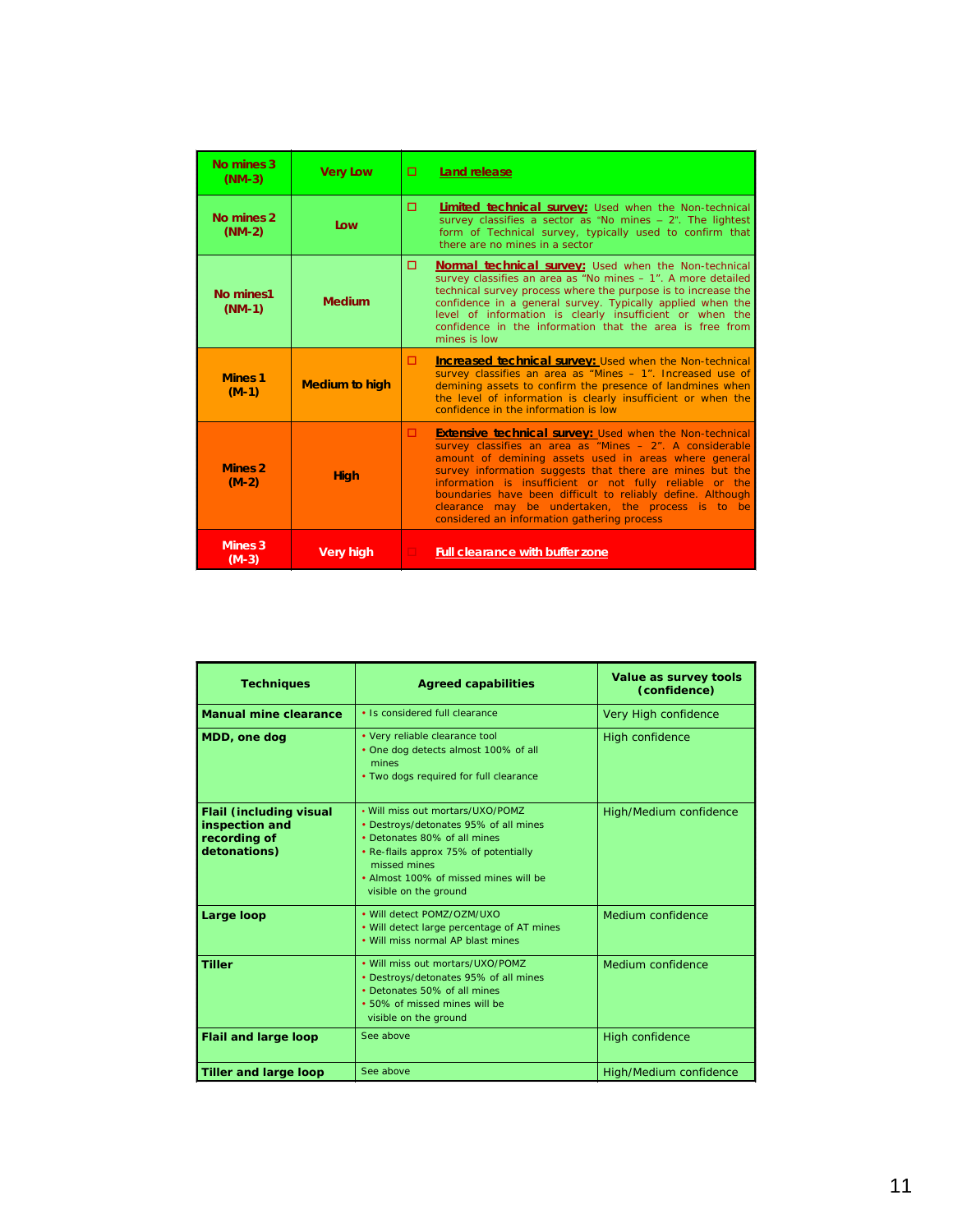| <b>Required technical survey</b>                            | Clearance approach            | Limited<br><b>NM 2)</b> | <b>Normal</b><br>(NM <sub>1</sub> ) | Increased<br>(M <sub>1</sub> ) | <b>Extensive</b><br>(M <sub>2</sub> ) |
|-------------------------------------------------------------|-------------------------------|-------------------------|-------------------------------------|--------------------------------|---------------------------------------|
| Manual mine clearance                                       | <b>Targeted investigation</b> | 20%                     | 30%                                 | 40%                            | 50%                                   |
| (Very high confidence in tool)                              | <b>Random investigation</b>   | 30%                     | 40%                                 | 50%                            | 60%                                   |
| <b>Dogs after Roller</b>                                    | <b>Targeted investigation</b> | 30%                     | 40%                                 | 50%                            | 60%                                   |
| (High confidence in tool)                                   | <b>Random investigation</b>   | 40%                     | 50%                                 | 60%                            | 70%                                   |
| Flail and large loop                                        | <b>Targeted investigation</b> | 30%                     | 40%                                 | 50%                            | 60%                                   |
| (High confidence in tool)                                   | <b>Random investigation</b>   | 40%                     | 50%                                 | 60%                            | 70%                                   |
| Flail                                                       | <b>Targeted investigation</b> | 40%                     | 50%                                 | 60%                            | 70%                                   |
| (High/medium confidence in tool)                            | <b>Random investigation</b>   | 50%                     | 60%                                 | 70%                            | 80%                                   |
| <b>Dogs</b>                                                 | <b>Targeted investigation</b> | 40%                     | 50%                                 | 60%                            | 70%                                   |
| (High/medium confidence in tool)                            | <b>Random investigation</b>   | 50%                     | 60%                                 | 70%                            | 80%                                   |
| Large loop after Roller                                     | <b>Targeted investigation</b> | 50%                     | 60%                                 | 70%                            | 80%                                   |
| (Medium confidence - SHA)<br>High/medium confidence - road) | <b>Random investigation</b>   | 60%                     | 70%                                 | 80%                            | 90%                                   |
| <b>Roller</b>                                               | <b>Targeted investigation</b> | 60%                     | 70%                                 |                                |                                       |
| (Medium/low confidence in tool)                             | <b>Random investigation</b>   | 70%                     | 80%                                 |                                |                                       |